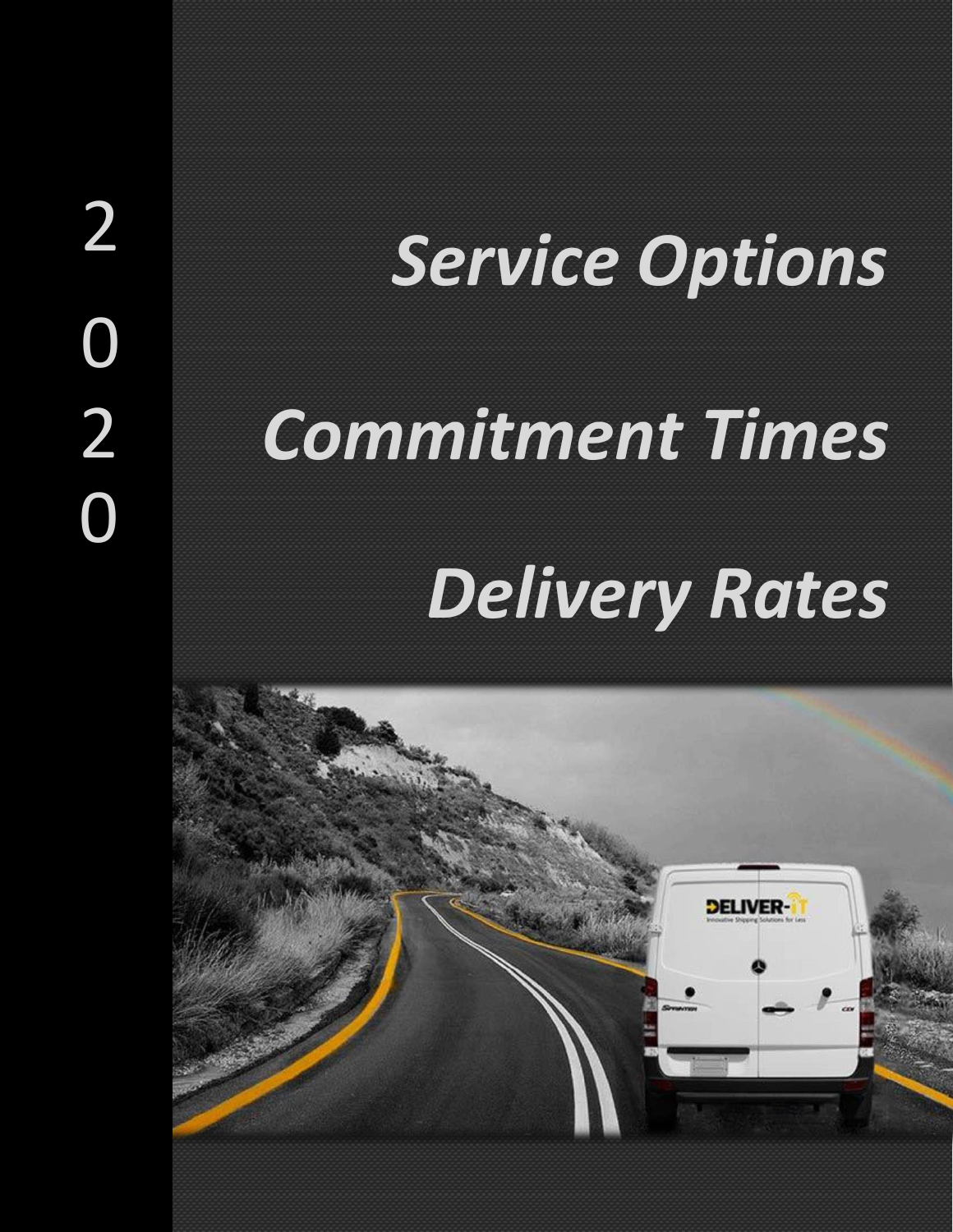

### 2020 Standard Overnight Rates

|                         | Afternoon-It          |                       | Noon-It                                                                                                                          |                       | <b>Early-It</b>       |                            | Saturday-It           | <b>2Day Remote</b>    |                       |
|-------------------------|-----------------------|-----------------------|----------------------------------------------------------------------------------------------------------------------------------|-----------------------|-----------------------|----------------------------|-----------------------|-----------------------|-----------------------|
|                         | 7 am to 3:30 pm       |                       | 7 am to 12 pm                                                                                                                    |                       | 7 am to 9:30 am       |                            | 7 am to 2 pm          | 7 am to 5 pm          |                       |
|                         | <b>Tier 1 Pricing</b> | <b>Tier 2 Pricing</b> | <b>Tier 1 Pricing</b>                                                                                                            | <b>Tier 2 Pricing</b> | <b>Tier 1 Pricing</b> | <b>Tier 2 Pricing</b>      | <b>Tier 1 Pricing</b> | <b>Tier 1 Pricing</b> | <b>Tier 2 Pricing</b> |
|                         | So Cal $\boxdot$      | So Cal $\Box$         | So Cal $\boxdot$                                                                                                                 | So Cal $\Box$         | So Cal $\boxdot$      | So Cal $\Box$              | So Cal $\Box$         | So Cal $\Box$         | So Cal $\Box$         |
|                         | Nor Cal $\Box$        | Nor Cal $\boxdot$     | Nor Cal $\Box$                                                                                                                   | Nor Cal ⊡             | Nor Cal $\Box$        | Nor Cal $\boxdot$          | Nor Cal $\Box$        | Nor Cal $\Box$        | Nor Cal $\boxdot$     |
| Weight                  | Arizona $\Box$        | Arizona $\boxdot$     | Arizona $\Box$                                                                                                                   | Arizona ⊡             | Arizona $\Box$        | Arizona ⊡                  | Arizona $\Box$        | Arizona $\Box$        | Arizona ☑             |
| (Lbs.)                  | Nevada $\square$      | Nevada $\Box$         | Nevada $\Box$                                                                                                                    | Nevada ☑              | Nevada $\square$      | Nevada $\boxed{\triangle}$ | Nevada $\Box$         | Nevada $\square$      | Nevada $\boxdot$      |
| 8(oz.)                  | \$8.10                | \$13.10               | \$10.10                                                                                                                          | \$15.10               | \$20.10               | \$25.10                    | \$35.10               | \$8.10                | \$13.10               |
| 1                       | \$8.10                | \$13.10               | \$10.10                                                                                                                          | \$15.10               | \$20.10               | \$25.10                    | \$35.10               | \$8.10                | \$13.10               |
| $\overline{\mathbf{z}}$ | \$8.10                | \$13.10               | \$10.10                                                                                                                          | \$15.10               | \$20.10               | \$25.10                    | \$35.10               | \$8.10                | \$13.10               |
| 3                       | \$8.10                | \$13.10               | \$10.10                                                                                                                          | \$15.10               | \$20.10               | \$25.10                    | \$35.10               | \$8.10                | \$13.10               |
| 4                       | \$8.10                | \$13.10               | \$10.10                                                                                                                          | \$15.10               | \$20.10               | \$25.10                    | \$35.10               | \$8.10                | \$13.10               |
| 5                       | \$8.10                | \$13.10               | \$10.10                                                                                                                          | \$15.10               | \$20.10               | \$25.10                    | \$35.10               | \$8.10                | \$13.10               |
| 6                       | \$8.60                | \$13.60               | \$10.60                                                                                                                          | \$15.60               | \$20.60               | \$25.60                    | \$35.60               | \$8.60                | \$13.60               |
| $\overline{7}$          | \$9.10                | \$14.10               | \$11.10                                                                                                                          | \$16.10               | \$21.10               | \$26.10                    | \$36.10               | \$9.10                | \$14.10               |
| 8                       | \$9.60                | \$14.60               | \$11.60                                                                                                                          | \$16.60               | \$21.60               | \$26.60                    | \$36.60               | \$9.60                | \$14.60               |
| 9                       | \$10.10               | \$15.10               | \$12.10                                                                                                                          | \$17.10               | \$22.10               | \$27.10                    | \$37.10               | \$10.10               | \$15.10               |
| 10                      | \$10.60               | \$15.60               | \$12.60                                                                                                                          | \$17.60               | \$22.60               | \$27.60                    | \$37.60               | \$10.60               | \$15.60               |
| 11                      | \$11.10               | \$16.10               | \$13.10                                                                                                                          | \$18.10               | \$23.10               | \$28.10                    | \$38.10               | \$11.10               | \$16.10               |
| 12                      | \$11.60               | \$16.60               | \$13.60                                                                                                                          | \$18.60               | \$23.60               | \$28.60                    | \$38.60               | \$11.60               | \$16.60               |
| 13                      | \$12.10               | \$17.10               | \$14.10                                                                                                                          | \$19.10               | \$24.10               | \$29.10                    | \$39.10               | \$12.10               | \$17.10               |
| 14                      | \$12.60               | \$17.60               | \$14.60                                                                                                                          | \$19.60               | \$24.60               | \$29.60                    | \$39.60               | \$12.60               | \$17.60               |
| 15                      | \$13.10               | \$18.10               | \$15.10                                                                                                                          | \$20.10               | \$25.10               | \$30.10                    | \$40.10               | \$13.10               | \$18.10               |
| 16                      | \$13.60               | \$18.60               | \$15.60                                                                                                                          | \$20.60               | \$25.60               | \$30.60                    | \$40.60               | \$13.60               | \$18.60               |
| 17                      | \$14.10               | \$19.10               | \$16.10                                                                                                                          | \$21.10               | \$26.10               | \$31.10                    | \$41.10               | \$14.10               | \$19.10               |
| 18                      | \$14.60               | \$19.60               | \$16.60                                                                                                                          | \$21.60               | \$26.60               | \$31.60                    | \$41.60               | \$14.60               | \$19.60               |
| 19                      | \$15.10               | \$20.10               | \$17.10                                                                                                                          | \$22.10               | \$27.10               | \$32.10                    | \$42.10               | \$15.10               | \$20.10               |
| 20                      | \$15.60               | \$20.60               | \$17.60                                                                                                                          | \$22.60               | \$27.60               | \$32.60                    | \$42.60               | \$15.60               | \$20.60               |
| 21                      | \$16.10               | \$21.10               | \$18.10                                                                                                                          | \$23.10               | \$28.10               | \$33.10                    | \$43.10               | \$16.10               | \$21.10               |
| 22                      | \$16.60               | \$21.60               | \$18.60                                                                                                                          | \$23.60               | \$28.60               | \$33.60                    | \$43.60               | \$16.60               | \$21.60               |
| 23                      | \$17.10               | \$22.10               | \$19.10                                                                                                                          | \$24.10               | \$29.10               | \$34.10                    | \$44.10               | \$17.10               | \$22.10               |
| 24                      | \$17.60               | \$22.60               | \$19.60                                                                                                                          | \$24.60               | \$29.60               | \$34.60                    | \$44.60               | \$17.60               | \$22.60               |
| 25                      | \$18.10               | \$23.10               | \$20.10                                                                                                                          | \$25.10               | \$30.10               | \$35.10                    | \$45.10               | \$18.10               | \$23.10               |
| 26                      | \$18.60               | \$23.60               | \$20.60                                                                                                                          | \$25.60               | \$30.60               | \$35.60                    | \$45.60               | \$18.60               | \$23.60               |
| 27                      | \$19.10               | \$24.10               | \$21.10                                                                                                                          | \$26.10               | \$31.10               | \$36.10                    | \$46.10               | \$19.10               | \$24.10               |
| 28                      | \$19.60               | \$24.60               | \$21.60                                                                                                                          | \$26.60               | \$31.60               | \$36.60                    | \$46.60               | \$19.60               | \$24.60               |
| 29                      | \$20.10               | \$25.10               | \$22.10                                                                                                                          | \$27.10               | \$32.10               | \$37.10                    | \$47.10               | \$20.10               | \$25.10               |
| 30                      | \$20.60               | \$25.60               | \$22.60                                                                                                                          | \$27.60               | \$32.60               | \$37.60                    | \$47.60               | \$20.60               | \$25.60               |
| 31                      | \$21.10               | \$26.10               | \$23.10                                                                                                                          | \$28.10               | \$33.10               | \$38.10                    | \$48.10               | \$21.10               | \$26.10               |
| 32                      | \$21.60               | \$26.60               | \$23.60                                                                                                                          | \$28.60               | \$33.60               | \$38.60                    | \$48.60               | \$21.60               | \$26.60               |
| 33                      | \$22.10               | \$27.10               | \$24.10                                                                                                                          | \$29.10               | \$34.10               | \$39.10                    | \$49.10               | \$22.10               | \$27.10               |
| 34                      | \$22.60               | \$27.60               | \$24.35                                                                                                                          | \$29.60               | \$34.60               | \$39.60                    | \$49.60               | \$22.60               | \$27.60               |
| 35                      | \$23.10               | \$28.10               | \$24.85                                                                                                                          | \$30.10               | \$35.10               | \$40.10                    | \$50.10               | \$23.10               | \$28.10               |
|                         |                       |                       | Zones and services are limited to select zip codes. Saturday-It service is not currently offered outside of Southern California. |                       |                       |                            |                       |                       |                       |

*All services are allotted a 10 minute grace period to account for traffic, weather and any other potentially unexpected delays.*

*All charges are calculated on a per piece basis.*

*Overnight packages should not exceed a weight of 35 lbs. per each individual piece.*

**Sundry Charges**

|                                        |                    | <b>SUITULY CHALGES</b>                                                                                                                        |
|----------------------------------------|--------------------|-----------------------------------------------------------------------------------------------------------------------------------------------|
| Fuel:                                  |                    | Variable based on GasBuddy Index. (All service options are subject to a fuel surcharge.)                                                      |
| On-Call Pickup:                        | \$3.75             | Per request. Must be requested by noon for a pickup the same day.                                                                             |
| Daily Pickup:                          | \$15.00            | Per day or free for shippers with a minimum weekly revenue of \$100.                                                                          |
| Weekend Pickup:                        |                    | By contract only.                                                                                                                             |
| Incorrect Address / Re-Direct: \$10.00 |                    | Per occurrence.                                                                                                                               |
| Re-Attempt:                            | <b>Base Charge</b> | Per occurrence.                                                                                                                               |
| <b>Residential:</b>                    | \$1.95             | Per shipment. Commitment times are 1 hour past standard business delivery times.                                                              |
| Signature Required:                    | \$0.00             | <b>Indirect Signature</b>                                                                                                                     |
| Improper Labeling / Packaging: \$10.00 |                    |                                                                                                                                               |
| <b>Oversize Shipment:</b>              | \$25.00            | For shipments in excess of 24" in 2 dimensions or over 48" in length.                                                                         |
|                                        |                    | Individual packages in excess of 60" will require a Dedicated Vehicle.                                                                        |
|                                        |                    | See 2018 SameDay-It Standard Pricing for Dedicated Vehicle                                                                                    |
|                                        |                    | charges.                                                                                                                                      |
| <b>Declared Value:</b>                 | \$0.00             | Included up to \$100.00.                                                                                                                      |
| C.O.D.:                                | \$7.50             | For shipments requiring special handling including the collection of payment or documents and return of the same to the shipper.              |
| Holiday Re-Attempt:                    | <b>Base Charge</b> | Per occurrence. Delivery attempts to recipients that are closed in observance of a holiday will incur additional fees.                        |
| <b>Holiday Deliveries:</b>             |                    | Overnight pickup and delivery services will not be available on closed business days. See the Deliver-It 2018 Holiday Schedule for<br>details |

Please see the Deliver-It Service Guide for additional service and sundry charge details.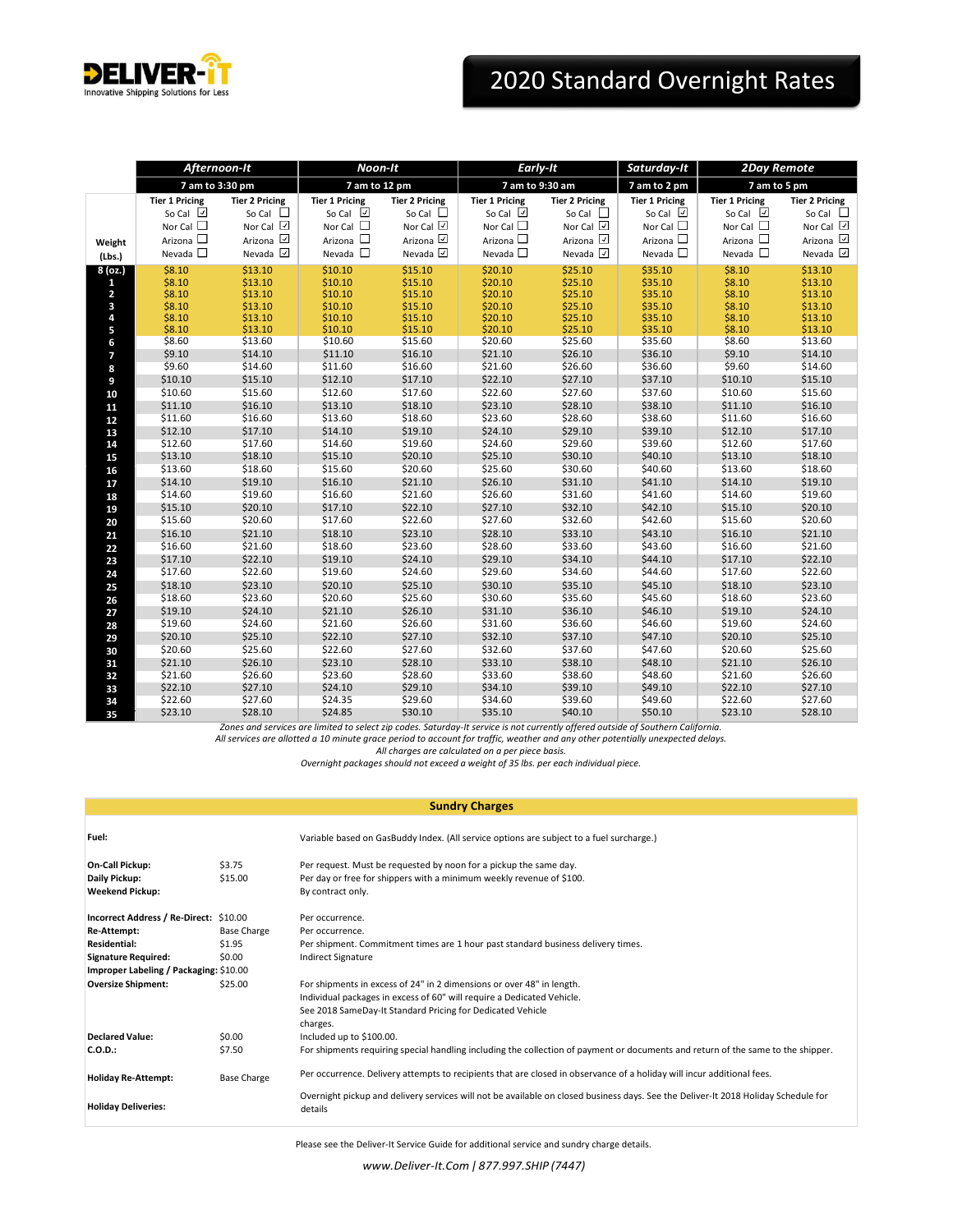

## 2020 Standard SameDay-It Rates

|       | Stat                                                  | <b>Express</b>                     | Regular                            |
|-------|-------------------------------------------------------|------------------------------------|------------------------------------|
| Miles | Immediate Pickup & Delivery                           | Pickup and Delivery within 2 hours | Pickup and Delivery within 4 hours |
| 0-6   | \$30.87                                               | \$24.26                            | \$17.64                            |
| $7+$  | \$1.40/Mile                                           | \$1.25/Mile                        | \$1.10/Mile                        |
|       | Waiting time: First 10 minutes free; \$.50 per minute | thereafter                         |                                    |
|       | Weight: First 20 lbs free; \$.15 per lb thereafter    |                                    |                                    |
|       |                                                       |                                    |                                    |

*Commitment times may vary occasionally due to conditions outside of the carrier's control including inclement weather, traffic delays and other unexpected circumstances.*

#### **Standard Hours of Operation:** 7:00 am to 5:00 pm Monday - Friday

| <b>Additional Services</b> |         |                                                                                                                                                                            |  |  |
|----------------------------|---------|----------------------------------------------------------------------------------------------------------------------------------------------------------------------------|--|--|
| Today-It:                  |         | Per stop. By Contract Only. (Commitment by 8pm)                                                                                                                            |  |  |
| <b>Dedicated Vehicle:</b>  | \$50.00 | Per hour (minimum 1 hour). For loads requiring an entire vehicle for a specific period, including loading and<br>unloading time. Add \$2.25 per hour after the first hour. |  |  |
| Afterhours & Saturday:     |         | 1.5 X Standard Hours of Operation                                                                                                                                          |  |  |
| Sunday & Holiday:          |         | 2 X Standard Hours of Operation                                                                                                                                            |  |  |
| Roundtrip:                 |         | 2 X Selected Service                                                                                                                                                       |  |  |

| <b>Sundry Charges</b>                         |                  |                                                                                                                                                                                                |  |  |
|-----------------------------------------------|------------------|------------------------------------------------------------------------------------------------------------------------------------------------------------------------------------------------|--|--|
| Fuel:                                         |                  | Variable based on GasBuddy Index. (All service options are subject to a fuel surcharge.)                                                                                                       |  |  |
| Weight:<br>Waiting / Loading / Unloading Time | \$0.00<br>\$0.00 | 0-20 lbs. Weight in excess of 20 lbs. is \$0.15 per lb. up to 1,000 lbs. and \$6.00 per each 100 lbs. thereafter.<br>10 minutes. Time in excess of 10 minutes is \$0.50 per minute thereafter. |  |  |
| <b>Oversize Shipments:</b>                    | \$25.00          | For shipments in excess of 24" in 2 dimensions or over 48" in length.<br>Individual packages in excess of 60" or 70 lbs. will require a dedicated vehicle.                                     |  |  |
| <b>Improper Labeling</b>                      | \$25.00          | Applied to orders with an incorrect Ready Date or Ready Time.                                                                                                                                  |  |  |

Please see the Deliver-It Service Guide for additional service and sundry charge details.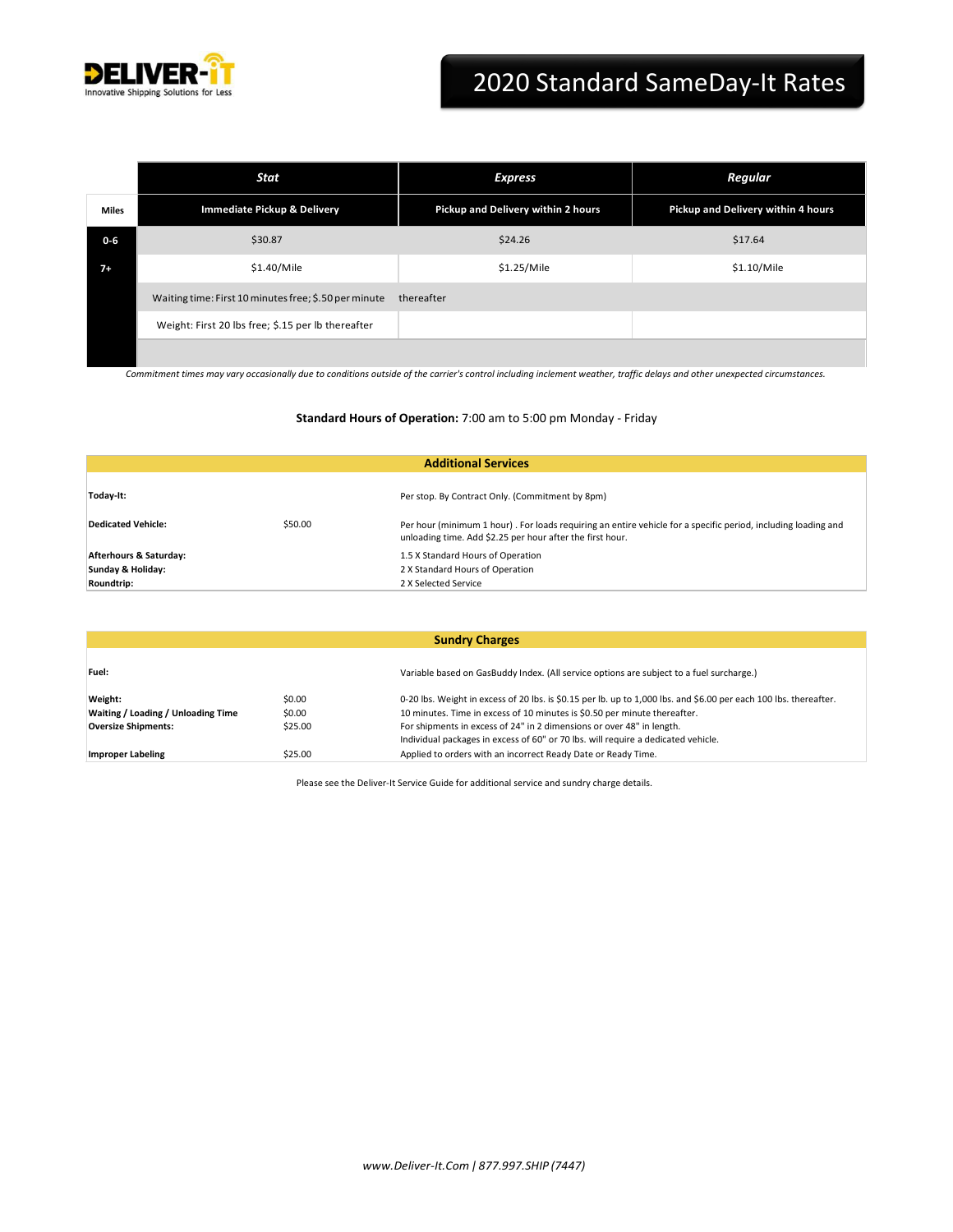

## 2020 Fuel Surcharge Index

| At Least | <b>But Less Than</b> | Surcharge |
|----------|----------------------|-----------|
| \$1.95   | \$2.05               | 0.00%     |
| \$2.05   | \$2.15               | 0.50%     |
| \$2.15   | \$2.25               | 1.00%     |
| \$2.25   | \$2.35               | 1.50%     |
| \$2.35   | \$2.45               | 2.00%     |
| \$2.45   | \$2.55               | 2.50%     |
| \$2.55   | \$2.65               | 3.00%     |
| \$2.65   | \$2.75               | 3.50%     |
| \$2.75   | \$2.85               | 4.00%     |
| \$2.85   | \$2.95               | 4.50%     |
| \$2.95   | \$3.05               | 5.00%     |
| \$3.05   | \$3.15               | 5.50%     |
| \$3.15   | \$3.25               | 6.00%     |
| \$3.25   | \$3.35               | 6.50%     |
| \$3.35   | \$3.45               | 7.00%     |
| \$3.45   | \$3.55               | 7.50%     |
| \$3.55   | \$3.65               | 8.00%     |
| \$3.65   | \$3.75               | 8.50%     |
| \$3.75   | \$3.85               | 9.00%     |
| \$3.85   | \$3.95               | 9.50%     |
| \$3.95   | \$4.05               | 10.00%    |
| \$4.05   | \$4.15               | 10.50%    |
| \$4.15   | \$4.25               | 11.00%    |
| \$4.25   | \$4.35               | 11.50%    |
| \$4.35   | \$4.45               | 12.00%    |
| \$4.45   | \$4.55               | 12.50%    |
| \$4.55   | \$4.65               | 13.00%    |
| \$4.65   | \$4.75               | 13.50%    |
| \$4.75   | \$4.85               | 14.00%    |
| \$4.85   | \$4.95               | 14.50%    |
| \$4.95   | \$5.05               | 15.00%    |
| \$5.05   | \$5.15               | 15.50%    |
| \$5.15   | \$5.25               | 16.00%    |
| \$5.25   | \$5.35               | 16.50%    |
| \$5.35   | \$5.45               | 17.00%    |
| \$5.45   | \$5.55               | 17.50%    |

#### **GasBuddy Cost Per "Regular" Gallon**

Deliver-It usesthe Los Angeles historical gas price chart from GasBuddy.com asthe index forfuelsurcharges. The fuelsurcharge is adjusted monthly, effective on the first (1st) of each month. The surcharge is based on the rate posted on the last day immediately preceding the beginning of each month for regular unleaded fuel, rounded up to the nearest penny. The GasBuddy Historical Price Chart can be found a[t www.losangelesgasprices.com. T](http://www.losangelesgasprices.com/)he fuel surcharge is calculated at 0.5% for each \$0.10 increase in regular unleaded fuel. The baseline for the fuel calculation is \$1.95 per gallon. The fuelsurcharge issubject to change per the above fuel surcharge table.